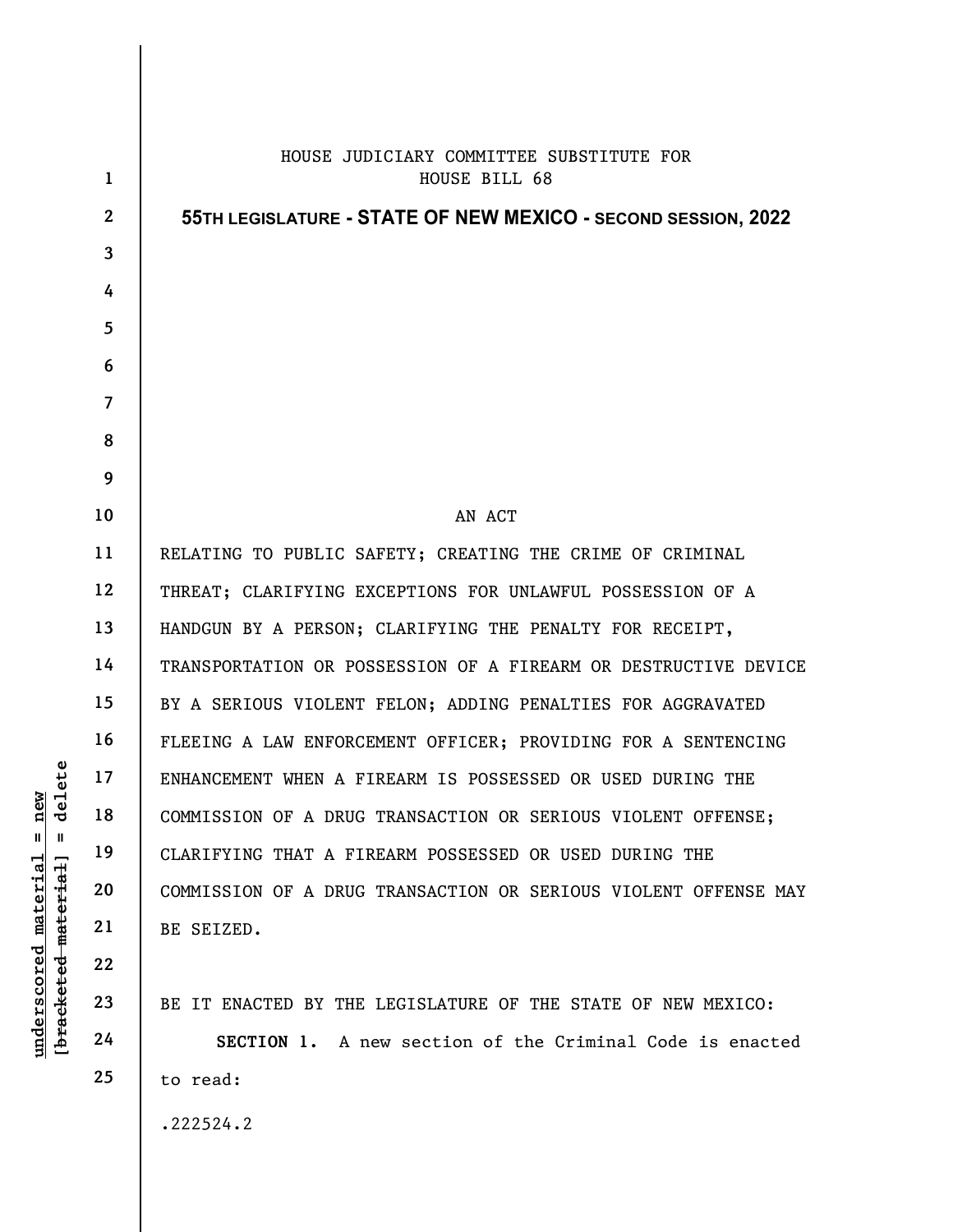underscored material = new [bracketed material] = delete 1 2 3 4 5 6 7 8 9 10 11 12 13 14 15 16 17 18 19 20 21 22 23 24 25 "[NEW MATERIAL] CRIMINAL THREAT--PENALTY.-- A. A criminal threat consists of a statement or other form of expression made for the purpose of causing or in reckless disregard of the risk of causing the evacuation, lockdown or disruption of regular, ongoing activities at a public or non-public preschool, school or institution of higher learning, an occupied dwelling, a place of business or public building, a place of assembly or a facility or vehicle of public transportation and communicating an intent to: (1) inflict unlawful physical injury against a person; (2) cause unlawful damage to property of another; or (3) commit any other unlawful act of violence. B. Whoever commits a criminal threat is guilty of a fourth degree felony. C. If a criminal threat results in the evacuation, lockdown or disruption of regular, ongoing activities at a public or non-public preschool, school or institution of higher learning, an occupied dwelling, place of business or public building, a place of assembly or a public transportation facility or vehicle, the court, in its discretion, may order a person convicted for the offense of criminal threat to reimburse any person, business, nonprofit organization or public agency for economic harm caused by that offense. .222524.2

 $- 2 -$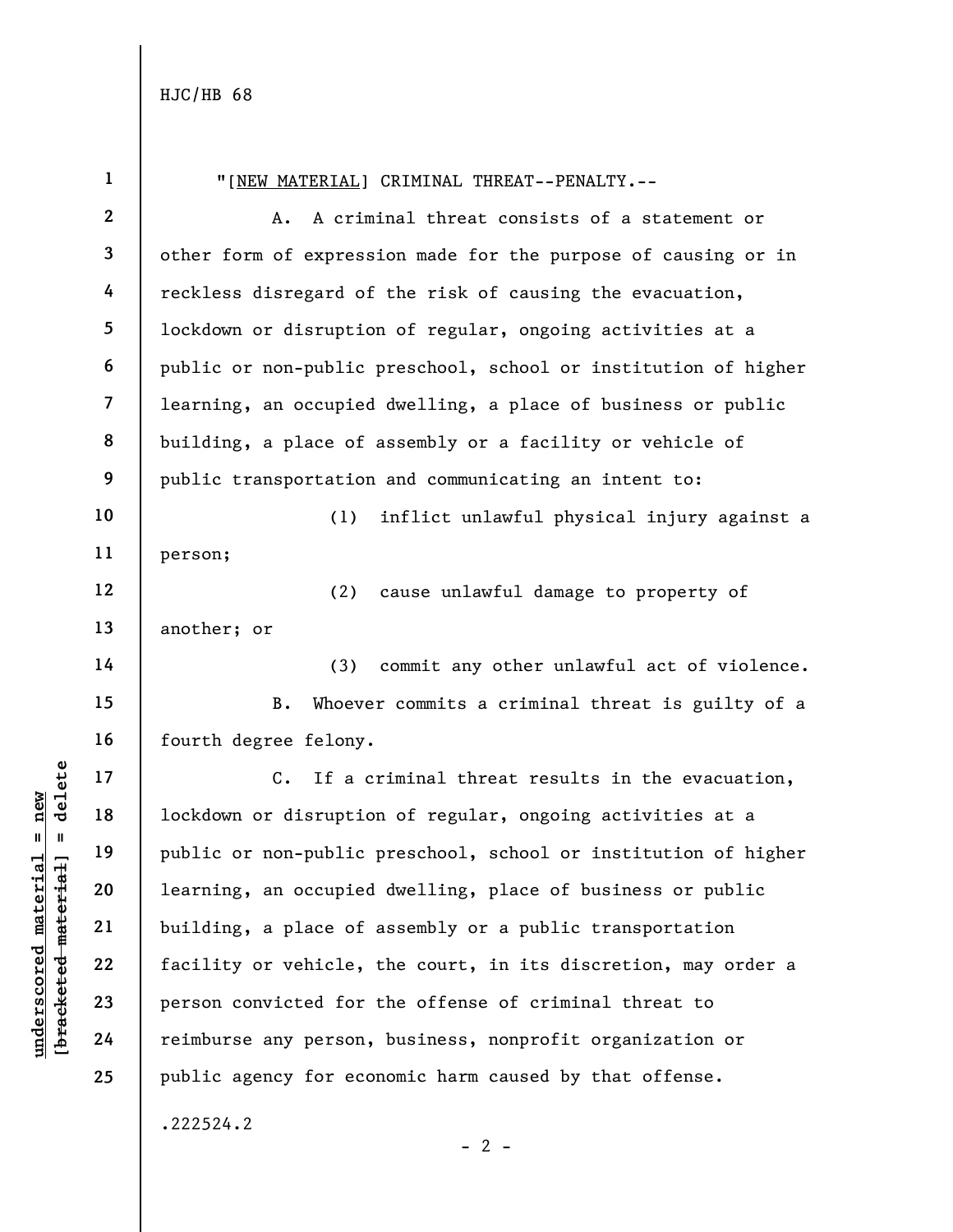underscored material = new [bracketed material] = delete 1 2 3 4 5 6 7 8 9 10 11 12 13 14 15 16 17 18 19 20 21 22 23 24 25 D. As used in this section, "economic harm" means any direct, incidental or consequential financial damage caused by a criminal threat and includes: (1) wages, salaries or other compensation that was lost as a result of the commission of the offense; (2) the cost of all wages, salaries or other compensation for the time that employees were prevented from working as a result of the commission of the crime; and (3) overhead costs incurred for any period of evacuation or lockdown. E. Nothing in this section shall be construed to limit a court's authority to order that restitution be paid to a victim of the offense pursuant to other provisions of law." SECTION 2. Section 30-7-2.2 NMSA 1978 (being Laws 1994, Chapter 22, Section 2) is amended to read: "30-7-2.2. UNLAWFUL POSSESSION OF A HANDGUN BY A PERSON-- EXCEPTIONS--PENALTY.-- A. Unlawful possession of a handgun by a person consists of a person knowingly having a handgun in [his] the person's possession or knowingly transporting a handgun, except when the person is: (1) in attendance at a hunter's safety course or [a] handgun safety course or participating in a lawful shooting activity; (2) engaging in the use of a handgun for .222524.2

 $-3 -$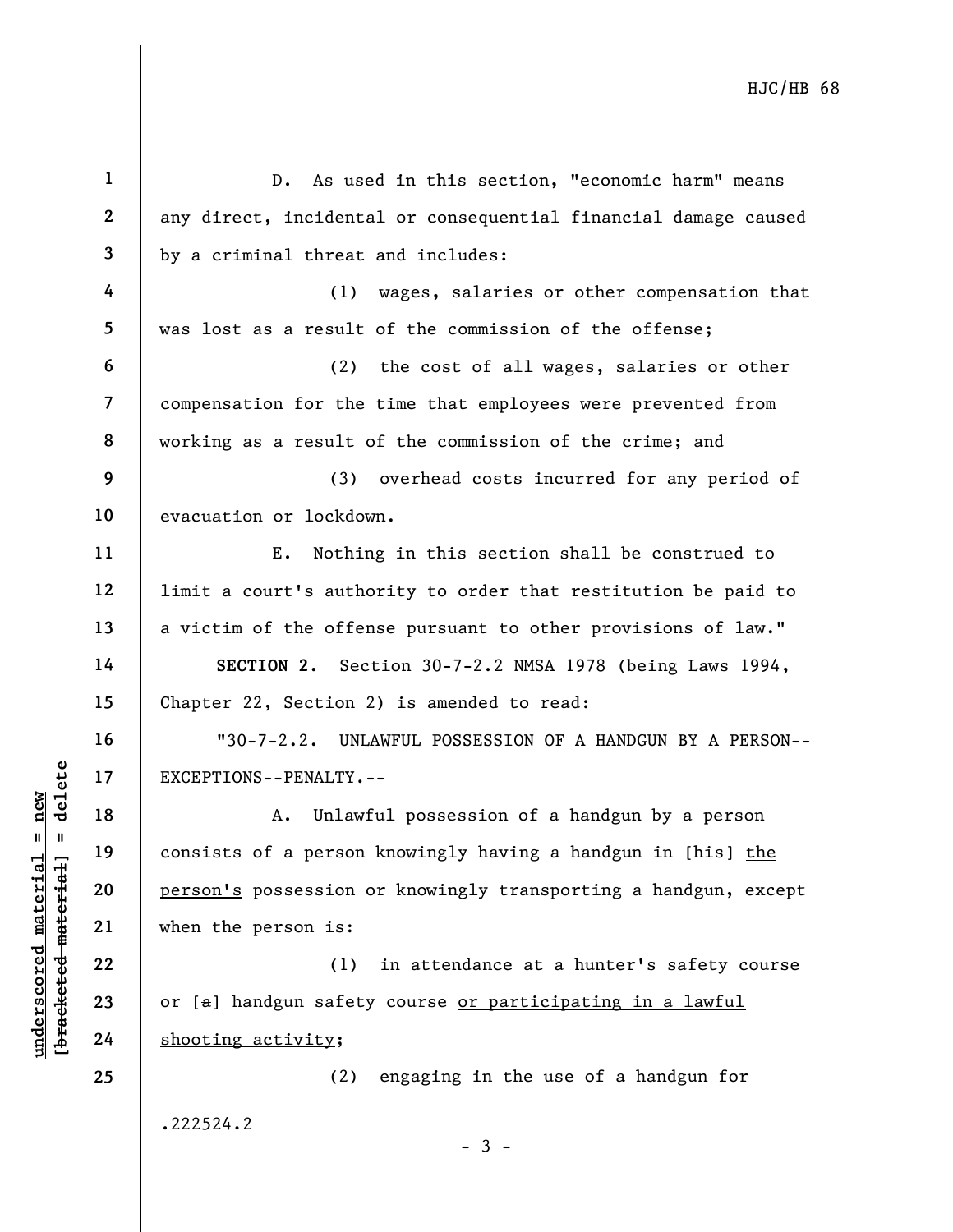underscored material material entity of the same of the same of the same of the same of the same of the same of the same of the same of the same of the same of the same of the same of the same of the same of the same of th 1 2 3 4 5 6 7 8 9 10 11 12 13 14 15 16 17 18 19 20 21 22 23 24 25 target shooting at an established range authorized by the governing body of the jurisdiction in which the range is located or in an area where the discharge of a handgun without legal justification is not prohibited by law; (3) engaging in an organized competition involving the use of a handgun; (4) participating in or practicing for a performance by an organization that has been granted exemption from federal income tax by the United States commissioner of internal revenue as an organization described in Section 501(c)(3) of the United States Internal Revenue Code of  $[\frac{1954}{195}]$ 1986, as amended or renumbered; (5) engaging in legal hunting or trapping activities; (6) traveling, with an unloaded handgun in [his] the person's possession, to or from an activity described in Paragraph (1), (2), (3), (4) or (5) of this subsection; or (7) on real property under the control of the person's parent, grandparent or legal guardian and the person is being supervised by [his] a parent, grandparent or legal guardian. B. A person who commits unlawful possession of a handgun by a person is guilty of a misdemeanor. C. As used in this section: (1) "person" means an individual who is less .222524.2

- 4 -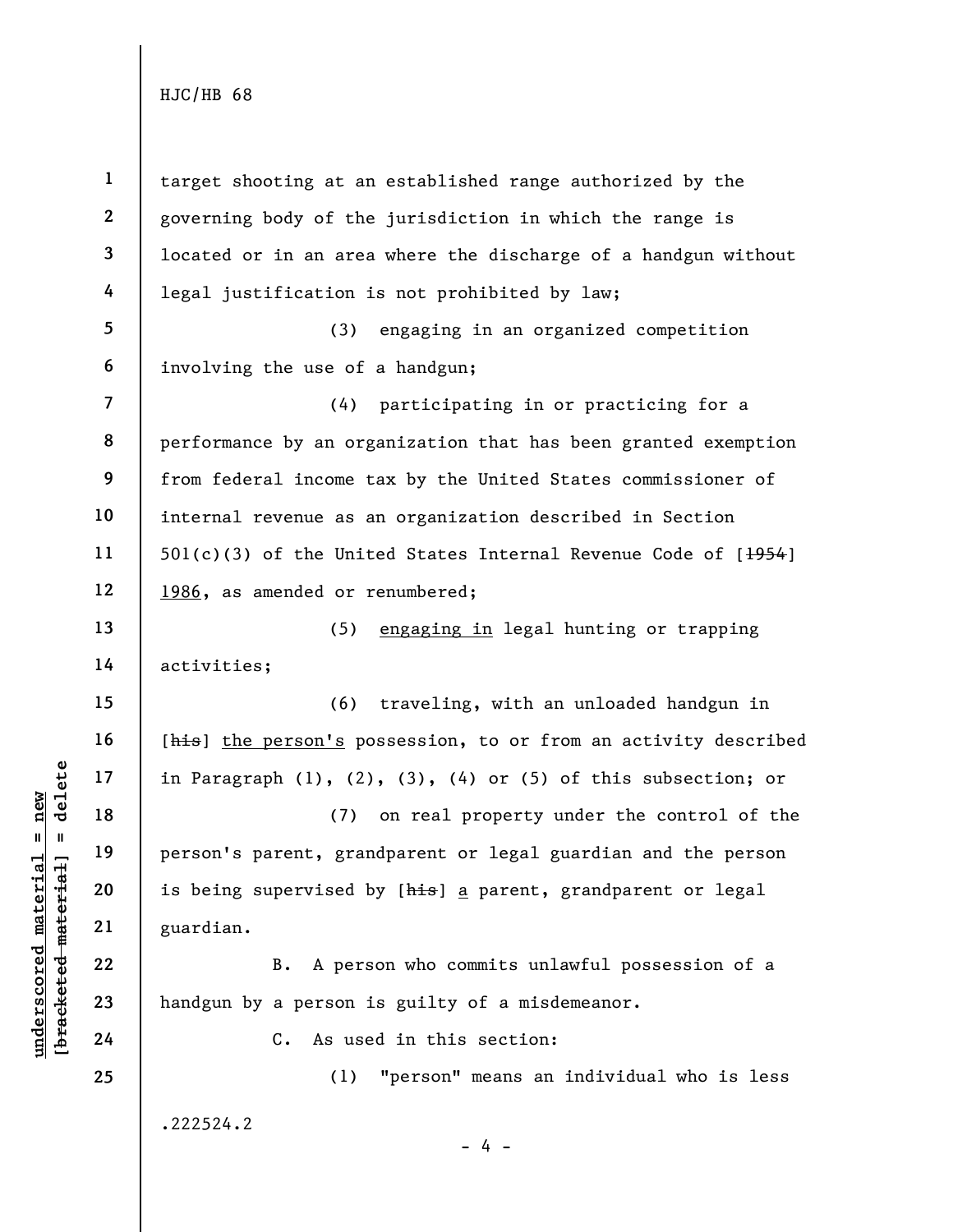| $\mathbf{1}$   | than nineteen years old; and                                    |  |  |
|----------------|-----------------------------------------------------------------|--|--|
| $\mathbf{2}$   | "handgun" means a loaded or unloaded<br>(2)                     |  |  |
| $\mathbf{3}$   | pistol, revolver or firearm [which] that will or is designed to |  |  |
| 4              | or may readily be converted to expel a projectile by the action |  |  |
| 5              | of an explosion and the barrel length of which, not including a |  |  |
| 6              | revolving, detachable or magazine breech, does not exceed       |  |  |
| $\overline{7}$ | twelve inches."                                                 |  |  |
| 8              | SECTION 3. Section 30-7-16 NMSA 1978 (being Laws 1981,          |  |  |
| 9              | Chapter 225, Section 1, as amended) is amended to read:         |  |  |
| 10             | "30-7-16. FIREARMS OR DESTRUCTIVE DEVICES--RECEIPT,             |  |  |
| 11             | TRANSPORTATION OR POSSESSION BY CERTAIN PERSONS--PENALTY.--     |  |  |
| 12             | It is unlawful for the following persons to<br>Α.               |  |  |
| 13             | receive, transport or possess a firearm or destructive device   |  |  |
| 14             | in this state:                                                  |  |  |
| 15             | $(1)$ a felon;                                                  |  |  |
| 16             | (2) a person subject to an order of protection                  |  |  |
| 17             | pursuant to Section 40-13-5 or 40-13A-5 NMSA 1978; or           |  |  |
| 18             | a person convicted of any of the following<br>(3)               |  |  |
| 19             | crimes:                                                         |  |  |
| 20             | (a) battery against a household member                          |  |  |
| 21             | pursuant to Section 30-3-15 NMSA 1978;                          |  |  |
| 22             | criminal damage to property of a<br>(b)                         |  |  |
| 23             | household member pursuant to Section 30-3-18 NMSA 1978;         |  |  |
| 24             | (c)<br>a first offense of stalking pursuant                     |  |  |
| 25             | to Section 30-3A-3 NMSA 1978; or                                |  |  |
|                | .222524.2<br>$-5 -$                                             |  |  |

 $\frac{\text{undersecond material} = \text{new}}{\text{beac detected} - \text{meter} \cdot \text{t} + \text{a}}$  = delete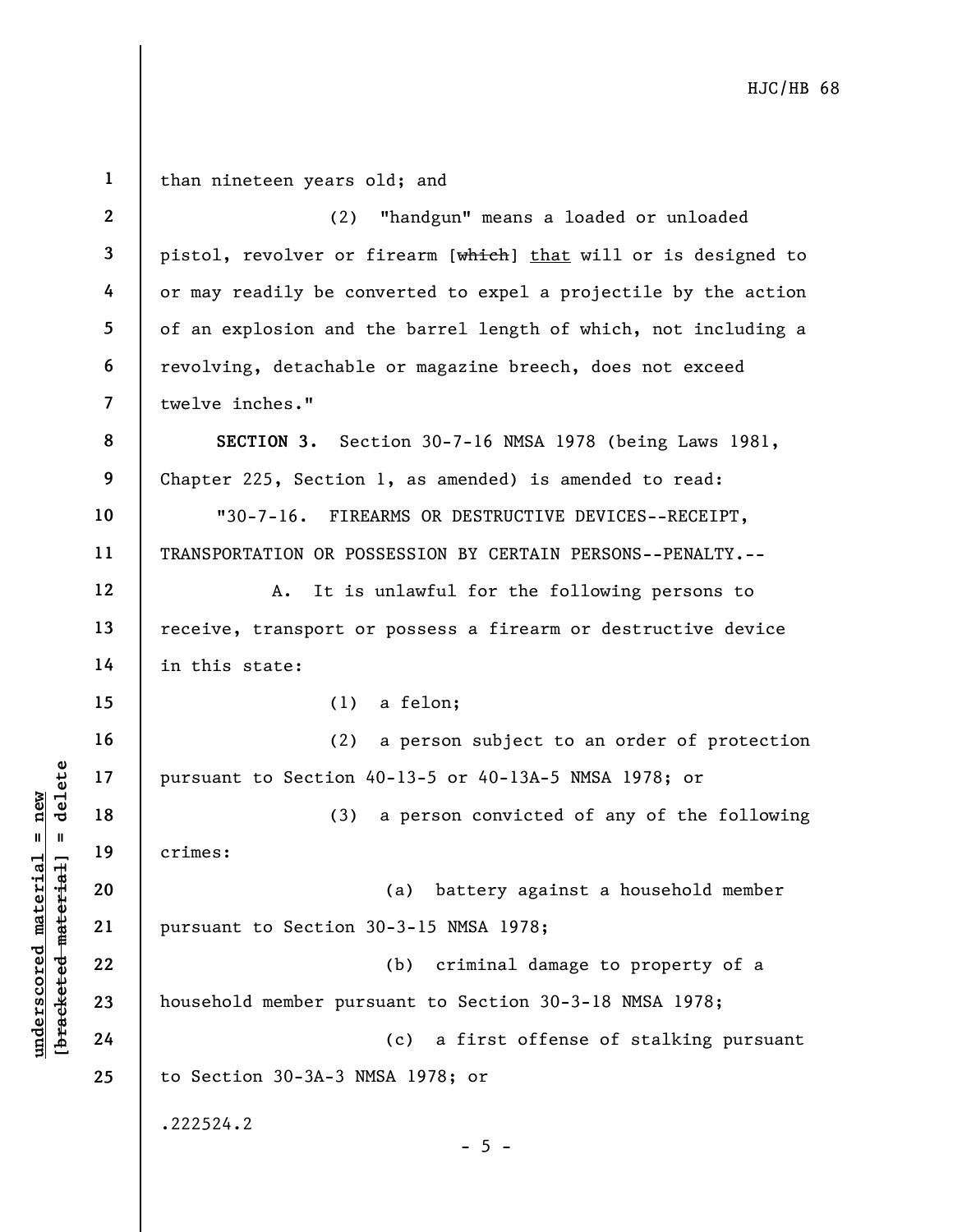understanding that will, or the barrel of the barrel of the barrels<br>
with the similar device;<br>
with the similar device;<br>
and the barrel or barrels<br>
and the barrel or barrels 1 2 3 4 5 6 7 8 9 10 11 12 13 14 15 16 17 18 19 20 21 22 23 24 25 (d) a crime listed in 18 U.S.C. 921. B. A felon found in possession of a firearm shall be guilty of a third degree felony [and shall be sentenced in accordance with the provisions of the Criminal Sentencing Act]. C. A serious violent felon that is found to be in possession of a firearm shall be guilty of a second degree felony. [ $C -$ ] D. Any person subject to an order of protection pursuant to Section 40-13-5 or 40-13A-5 NMSA 1978 or convicted of a crime listed in Paragraph (3) of Subsection A of this section who receives, transports or possesses a firearm or destructive device is guilty of a misdemeanor.  $[\frac{\theta}{\theta}]$  E. As used in this section: (1) except as provided in Paragraph (2) of this subsection, "destructive device" means: (a) any explosive, incendiary or poison gas: 1) bomb; 2) grenade; 3) rocket having a propellant charge of more than four ounces; 4) missile having an explosive or incendiary charge of more than one-fourth ounce; 5) mine; or 6) similar device; (b) any type of weapon by whatever name known that will, or that may be readily converted to, expel a projectile by the action of an explosive or other propellant, the barrel or barrels of which have a bore of more than onehalf inch in diameter, except a shotgun or shotgun shell that .222524.2

- 6 -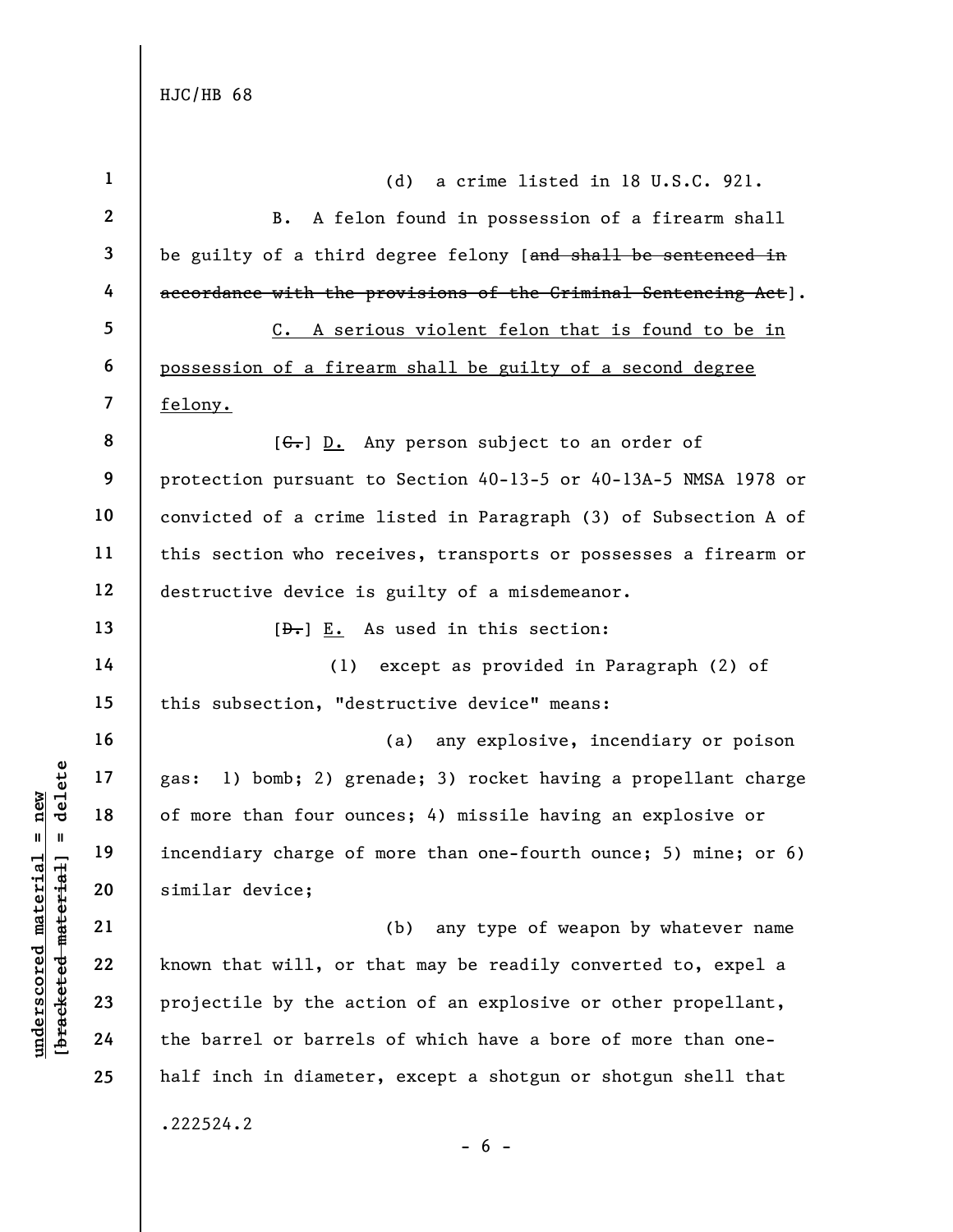1 2 is generally recognized as particularly suitable for sporting purposes; or

3 4 5 6 (c) any combination of parts either designed or intended for use in converting any device into a destructive device as defined in this paragraph and from which a destructive device may be readily assembled;

7 8 9 10 11 (2) the term "destructive device" does not include any device that is neither designed nor redesigned for use as a weapon or any device, although originally designed for use as a weapon, that is redesigned for use as a signaling, pyrotechnic, line throwing, safety or similar device;

(3) "felon" means a person convicted of a felony offense by a court of the United States or of any state or political subdivision thereof and:

(a) less than ten years have passed since the person completed serving a sentence or period of probation for the felony conviction, whichever is later;

(b) the person has not been pardoned for the felony conviction by the proper authority; and

20 21 (c) the person has not received a deferred sentence; [and]

understand material material probation for the fell<br>  $\begin{bmatrix}\n1 & 1 & 1 & 1 \\
0 & 1 & 1 & 1 & 1 \\
0 & 0 & 0 & 0 & 0 \\
0 & 0 & 0 & 0 & 0 \\
0 & 0 & 0 & 0 & 0 \\
0 & 0 & 0 & 0 & 0 \\
0 & 0 & 0 & 0 & 0 \\
0 & 0 & 0 & 0 & 0 \\
0 & 0 & 0 & 0 & 0 \\
0 & 0 & 0 & 0 & 0 \\
0 & 0 & 0 & 0 & 0 \\
0 & 0 & 0 & 0$ (4) "firearm" means any weapon that will or is designed to or may readily be converted to expel a projectile by the action of an explosion or the frame or receiver of any such weapon; and

.222524.2

- 7 -

12

13

14

15

16

17

18

19

22

23

24

25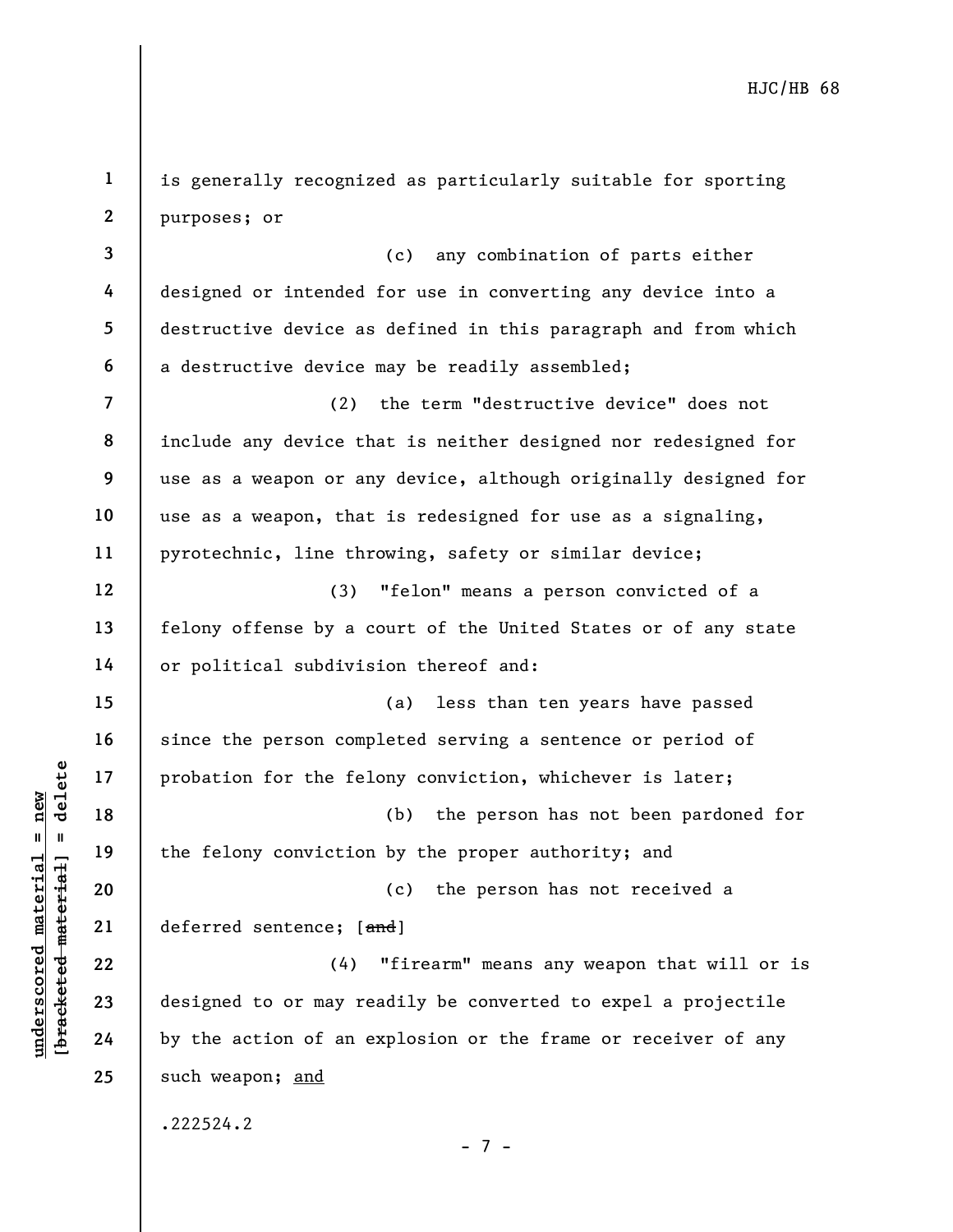| $\mathbf{1}$     | (5) "serious violent felon" means a person                      |  |  |
|------------------|-----------------------------------------------------------------|--|--|
| $\boldsymbol{2}$ | convicted of an offense enumerated in Subparagraphs (a) through |  |  |
| 3                | (n) of Paragraph (4) of Subsection L of Section 33-2-34 NMSA    |  |  |
| 4                | 1978 or an equivalent offense under the laws of the United      |  |  |
| 5                | States or of any state or an offense found to be a serious      |  |  |
| 6                | violent offense pursuant to the provisions of Subparagraph (o)  |  |  |
| 7                | of Paragraph (4) of Subsection L of Section 33-2-34 NMSA 1978;  |  |  |
| 8                | provided that:                                                  |  |  |
| 9                | (a) less than ten years have passed                             |  |  |
| 10               | since the person completed serving a sentence or a period of    |  |  |
| 11               | probation for the felony conviction, whichever is later;        |  |  |
| 12               | the person has not been pardoned for<br>(b)                     |  |  |
| 13               | the felony conviction by the proper authority; and              |  |  |
| 14               | (c) the person has not received a                               |  |  |
| 15               | deferred sentence and completed the total term of deferment as  |  |  |
| 16               | provided in Section 31-20-9 NMSA 1978."                         |  |  |
| 17               | SECTION 4. Section 30-22-1.1 NMSA 1978 (being Laws 2003,        |  |  |
| 18               | Chapter 260, Section 5) is amended to read:                     |  |  |
| 19               | "30-22-1.1. AGGRAVATED FLEEING A LAW ENFORCEMENT                |  |  |
| 20               | OFFICER.--                                                      |  |  |
| 21               | Aggravated fleeing a law enforcement officer<br>Α.              |  |  |
| 22               | consists of a person willfully and carelessly driving [his] a   |  |  |
| 23               | vehicle in a manner that endangers the life of another person   |  |  |
| 24               | after being given a visual or audible signal to stop, whether   |  |  |
| 25               | by hand, voice, emergency light, flashing light, siren or other |  |  |
|                  | .222524.2                                                       |  |  |

## $\frac{\text{underscored material = new}}{\text{beac detected-matter}+\text{d}}$  = delete

- 8 -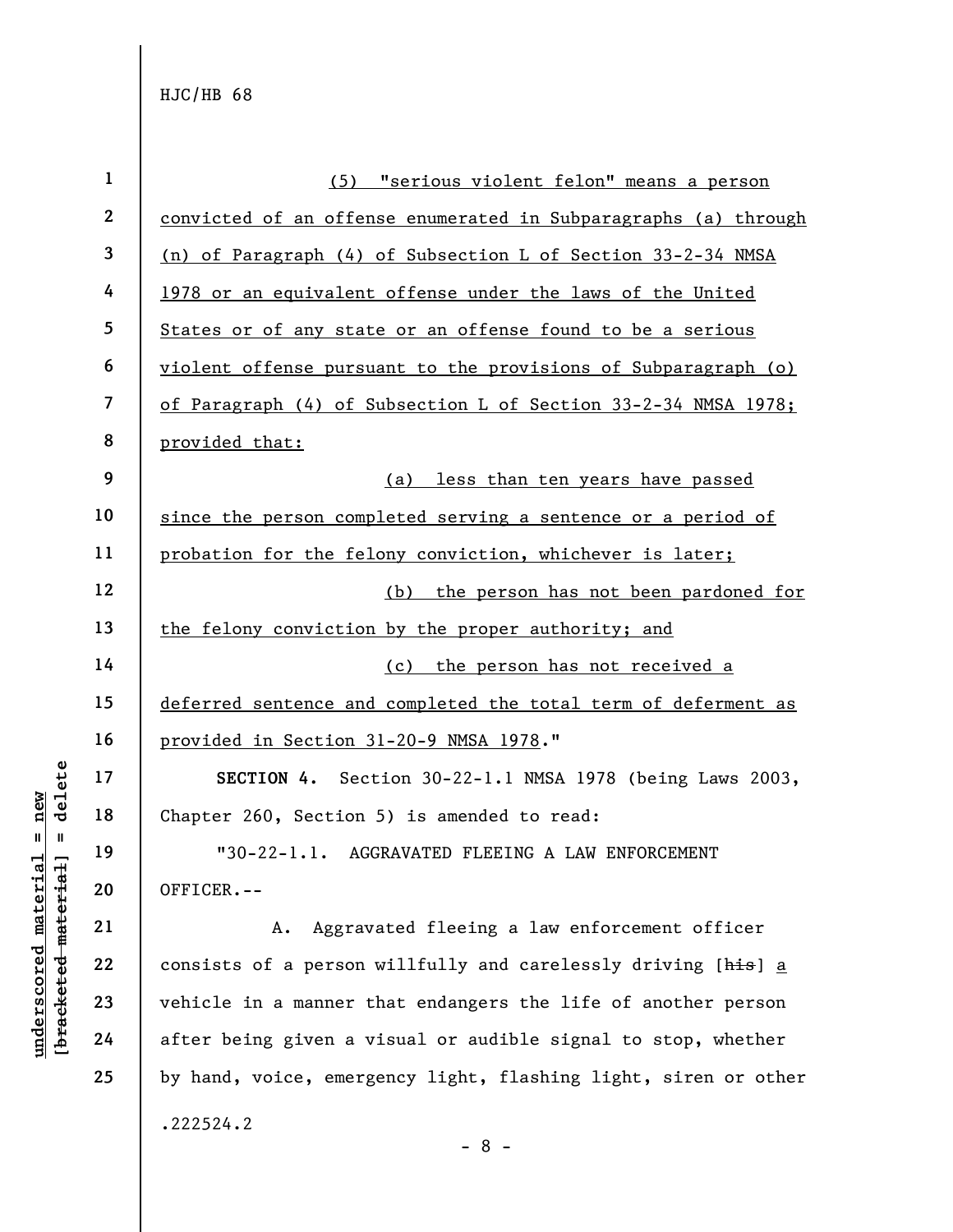underscored material = new [bracketed material] = delete 1 2 3 4 5 6 7 8 9 10 11 12 13 14 15 16 17 18 19 20 21 22 23 24 25 signal, by a uniformed law enforcement officer in an [appropriately marked law enforcement vehicle] authorized emergency vehicle pursuant to Section 66-7-6 NMSA 1978 in pursuit in accordance with the provisions of the Law Enforcement Safe Pursuit Act. B. Whoever commits aggravated fleeing a law enforcement officer that does not result in injury or great bodily harm to another person is guilty of a fourth degree felony. C. Whoever commits aggravated fleeing a law enforcement officer that results in injury to another person is guilty of a third degree felony. D. Whoever commits aggravated fleeing a law enforcement officer that results in great bodily harm to another person is guilty of a second degree felony." SECTION 5. Section 31-18-16 NMSA 1978 (being Laws 1977, Chapter 216, Section 5, as amended) is amended to read: "31-18-16. POSSESSION, USE, BRANDISHING OR DISCHARGE OF FIREARM--ALTERATION OF BASIC SENTENCE--SUSPENSION AND DEFERRAL LIMITED.-- A. When a separate finding of fact by the court or jury shows that a firearm was possessed or used in relation to a drug transaction or during the commission of aggravated burglary pursuant to Section 30-16-4 NMSA 1978 or a serious violent offense, the basic sentence of imprisonment prescribed .222524.2

 $-9 -$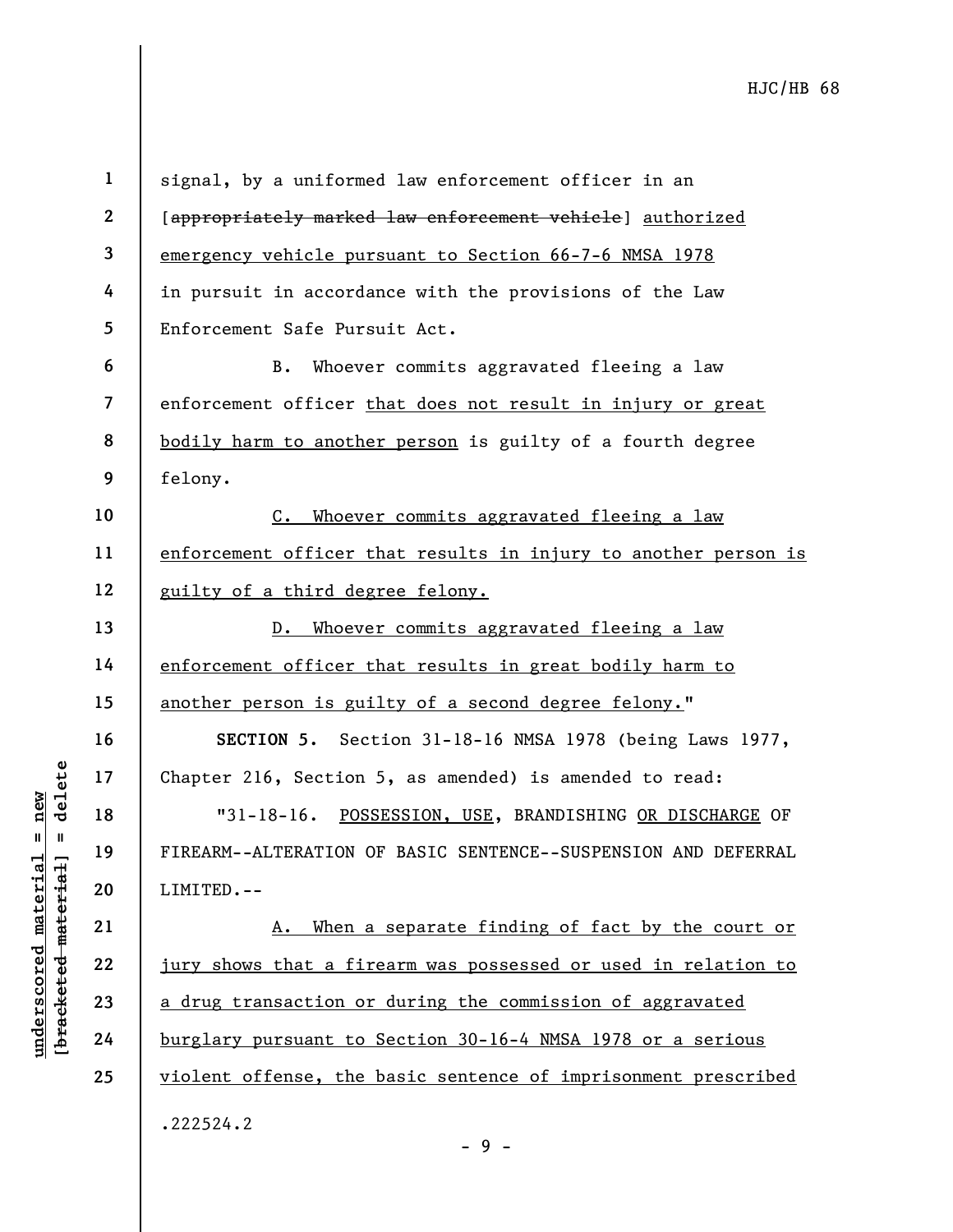1

2

3

4

5

6

14

15

16

17

18

19

20

21

22

23

24

25

for the offense in Section 31-18-15 NMSA 1978 shall be increased by one year, except that when the offender is a serious youthful offender or a youthful offender who received an adult sentence, the sentence imposed by this subsection may be increased by one year.

7 8 9 10 11 12 13  $[A,-]$  B. When a separate finding of fact by the court or jury shows that a firearm was brandished in the commission of a noncapital felony, the basic sentence of imprisonment prescribed for the offense in Section 31-18-15 NMSA 1978 shall be increased by three years, except that when the offender is a serious youthful offender or a youthful offender that received an adult sentence, the sentence imposed by this subsection may be increased by one year.

underscored material = new [bracketed material] = delete C. When a separate finding of fact by the court or jury shows that a firearm was discharged in the commission of a noncapital felony, the basic sentence of imprisonment prescribed for the offense in Section 31-18-15 NMSA 1978 shall be increased by five years, except that when the offender is a serious youthful offender or a youthful offender who received an adult sentence, the sentence imposed by this subsection may be increased by three years.

[B.] D. For a [second or subsequent noncapital felony in which a firearm is brandished] separate offense resulting in a second or subsequent finding of fact by the court or jury of possession, use, brandishing or discharge of a .222524.2

 $- 10 -$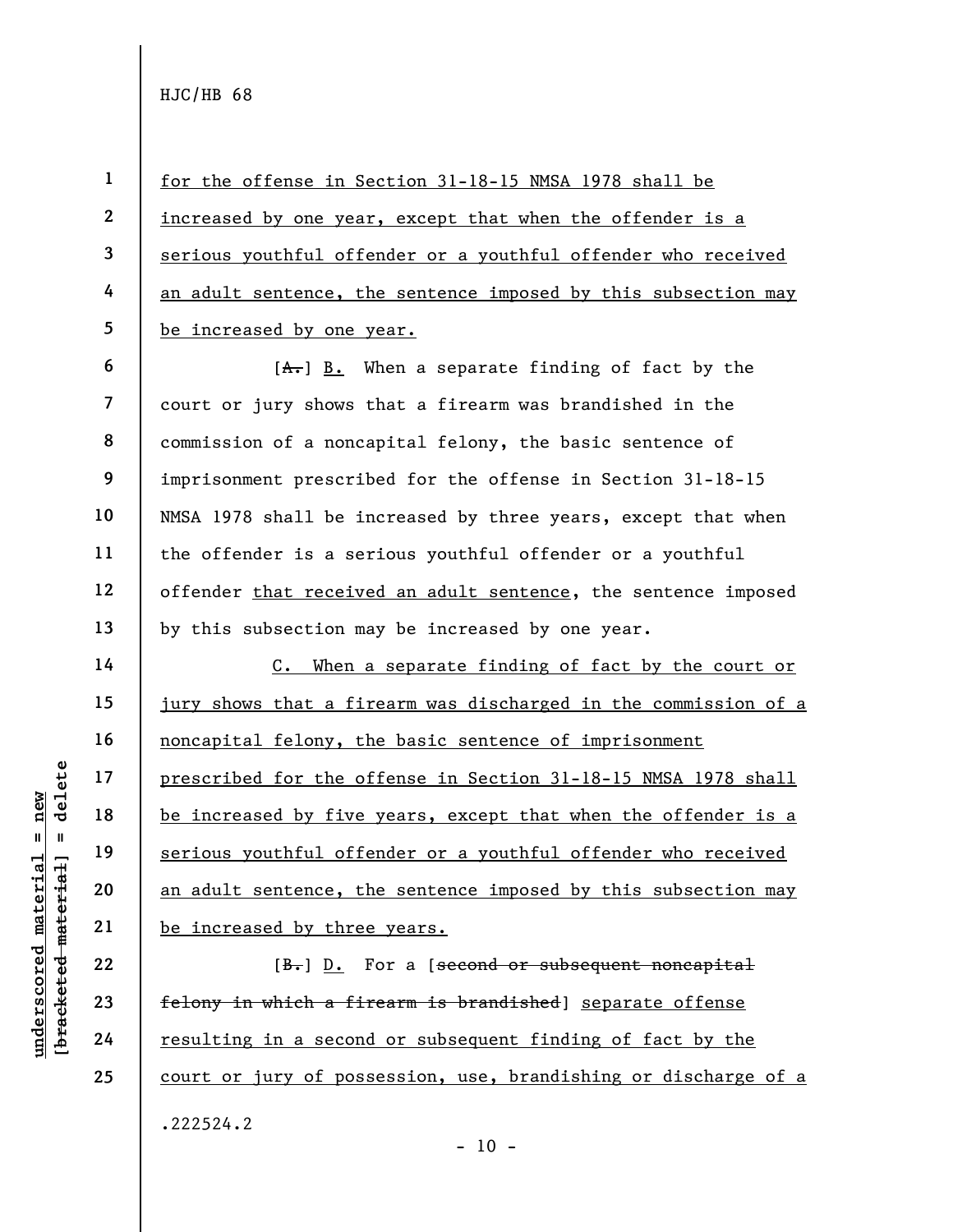21

22

23

24

25

1 2 3 4 5 6 7 8 firearm in relation to a drug transaction or during the commission of aggravated burglary pursuant to Section 30-16-4 NMSA 1978 or a serious violent offense, the [basie] sentence [of imprisonment prescribed in Section 31-18-15 NMSA 1978] shall be increased by [five] three years, except that when the offender is a serious youthful offender or a youthful offender, the sentence imposed by this subsection may be increased by three years.

understand material extends the set of the results of the set of the set of the set of the set of the set of the set of the set of the set of the set of the set of the set of the set of the set of the set of the set of the 9 10 11 12 13 14 15 16 17 18 19 20  $[G_r]$  E. If the case is tried before a jury and if a prima facie case has been established showing that a firearm was possessed, used, brandished [in the commission of the offense] or discharged in relation to a drug transaction or during the commission of aggravated burglary pursuant to Section 30-16-4 NMSA 1978 or a serious violent offense, the court shall submit the issue to the jury by special interrogatory. If the case is tried by the court [and if a prima facie case has been established showing that a firearm was brandished in the commission of the offense], the court shall decide the issue and shall make a separate finding of fact thereon.

F. When a separate finding of fact by the court or jury shows that a firearm was possessed, used, brandished or discharged in relation to a drug transaction or during the commission of aggravated burglary pursuant to Section 30-16-4 NMSA 1978 or a serious violent offense, the firearm is subject .222524.2

- 11 -